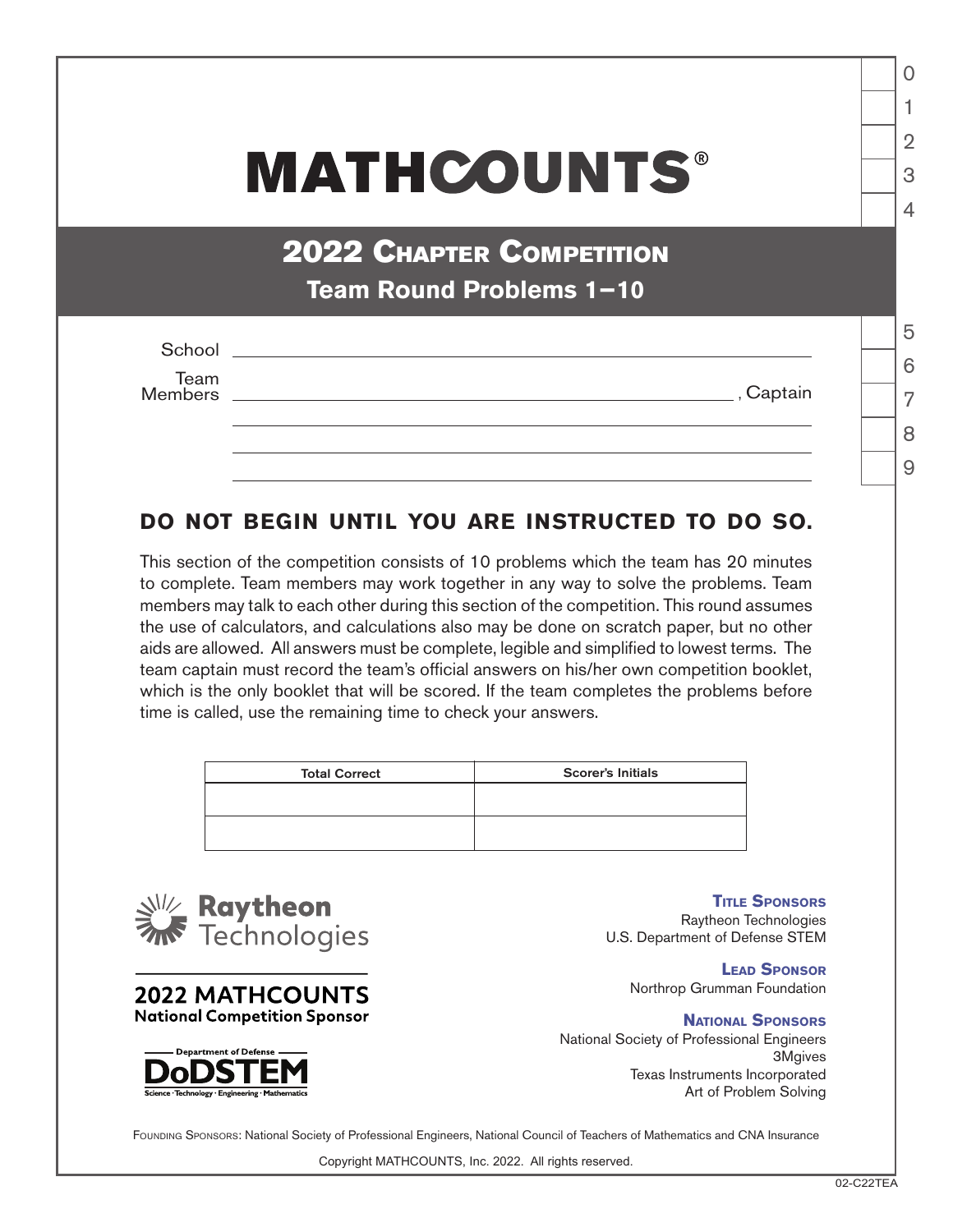- If  $\frac{2}{5}$  of 75% of 0.85*x* is equal to 100, what is  $\frac{1}{5}$  of 70% of 0.75*x*? Express your answer as a decimal to the nearest tenth. 2 3 4 5
- 2. \_\_\_\_\_\_\_\_\_\_\_\_\_ legs This chart shows the number of each type of organism collected by a team of entomologists. Insects always have six legs and worms always have zero legs. Arachnids usually have eight legs, but occasionally there are arachnids with six legs. A millipede has between 34 and 750 legs and a centipede has between 30 and 354 legs. What is the median number of legs of the organisms collected?

 $1.$   $\frac{1}{2}$   $\frac{1}{2}$   $\frac{1}{2}$   $\frac{1}{2}$   $\frac{1}{2}$   $\frac{1}{2}$   $\frac{1}{2}$   $\frac{1}{2}$   $\frac{1}{2}$   $\frac{1}{2}$   $\frac{1}{2}$   $\frac{1}{2}$   $\frac{1}{2}$   $\frac{1}{2}$   $\frac{1}{2}$   $\frac{1}{2}$   $\frac{1}{2}$   $\frac{1}{2}$   $\frac{1}{2}$   $\frac{1}{2}$   $\frac{1}{2}$   $\frac{1}{$ 

| Insects    | 3252 |
|------------|------|
| Arachnids  | 1542 |
| Worms      | 317  |
| Millipedes | 17   |
| Centipedes | 16   |

- $3.$ Phil wrote down a six-digit number on the board, and then Caleb erased two of the digits. What remains on the board is 234 \ 6 \ . Phil remembers that the original number is divisible by 2, 3 and 5. What is the greatest possible value of Phil's original number?
- 4.  $\frac{\ }{2}$ Zander, Ailey and Liz are partners in a babysitting business. Zander and Ailey, the elder two, charge  $1\frac{1}{4}$  times as much as Liz, the youngest. Each of the partners in the business puts 5% of their earnings into the business for expenses. Last week, Ailey worked 3 hours and earned \$47.25 before putting any money into the business. Zander worked 5 hours and Liz worked 12 hours. How much money went into the business last week? Express your answer in dollars to the nearest cent.
- 5.  $m^2$ Three circles are pairwise externally tangent, as shown below. The circles have radii of 1 meter, 2 meters and 3 meters. In square meters, what is the area of the polygon formed by connecting the centers of the circles?  $m<sup>2</sup>$



Copyright MATHCOUNTS, Inc. 2022. All rights reserved. 2022 Chapter Team Round